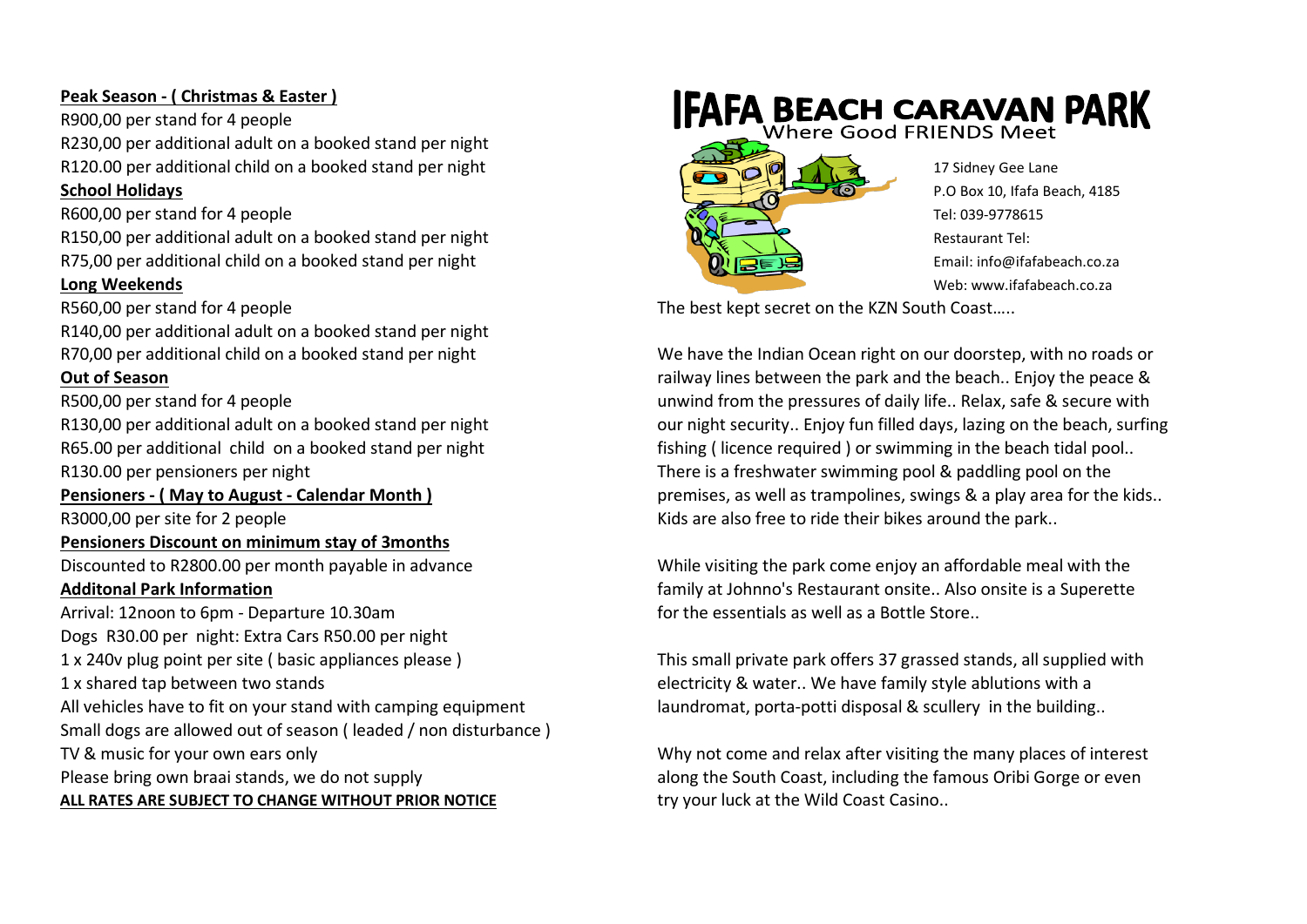## **SCHOOL HOLIDAYS**

17TH MARCH - 4TH APRIL 2022 24TH JUNE - 18TH JULY 2022 30TH SEPTEMBER - 10TH OCTOBER 2022 **BOOK 7 DAYS, PAY FOR 6 DAYS BOOK 12 DAY, PAY FOR 10 DAYS BOOK FOR 20 DAYS, PAY 17 DAYS**

## **LONG WEEKENDS**

18TH MARCH - 21ST MARCH 2022: HUMANS RIGHT DAY 15TH JUNE - 19TH JUNE 2022: YOUTH DAY 5TH AUGUST - 9TH AUGUST 2022 - WOMANS DAY

## **PEAK SEASON**

15TH APRIL - 18TH APRIL 2022 : EASTER 12TH DECEMBER 2022 - 15TH JANUARY 2023